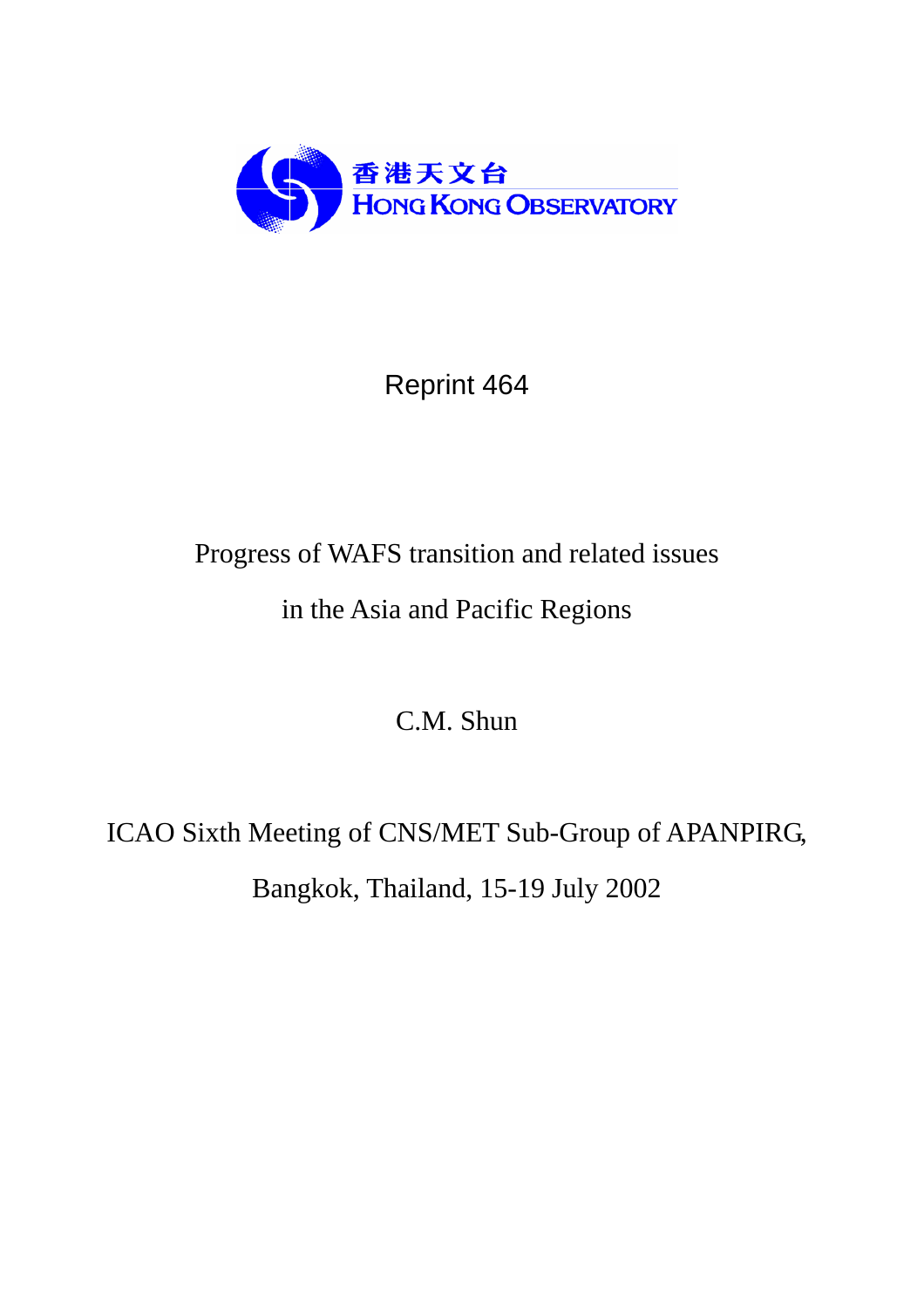*International Civil Aviation Organization* CNS/MET SG/6 – WP/30



**Sixth Meeting of CNS/MET Sub-Group of APANPIRG**

Bangkok, Thailand, 15 – 19 July 2002

# **Agenda Item 10b): Review transition to the final phase of WAFS**

# **PROGRESS OF WAFS TRANSITION AND RELATED ISSUES IN THE ASIA AND PACIFIC REGIONS**

(Presented by Chairman of WAFS Transition Task Force)

# **SUMMARY**

This paper discusses the progress of WAFS transition and related issues in the Asia and Pacific Regions.

### 1. **Introduction**

1.1 In the Asia and Pacific Regions, the responsibility for the production of the required SIGWX charts and wind/temperature charts was transferred from the Regional Area Forecast Centres (RAFCs) at New Delhi, Tokyo, Melbourne and Wellington to the two World Area Forecast Centres (WAFCs) on 1 March 2001. In respect of the implementation of WAFS in the Regions, the WAFS Transition Task Force carried out a survey in early 2001 to assess the operational effectiveness of WAFS in the Regions and identified areas for further improvement. This working paper describes the latest status of implementation of WAFS in the Regions, provides updates in respect of the improvement areas identified and highlights issues for the attention of the meeting.

# **2. Progress**

2.1 The progress of WAFS transition in the Asia and Pacific Regions is tracked by the document "ASIA/PAC WAFS Transition Plan and Procedures" developed and maintained by the WAFS Transition Task Force of the CNS/MET Sub-Group. First developed in 1998, this document was last updated in July 2001 (as Appendix U to the report of CNS/MET SG5). The latest updated 2002 version  $(4<sup>th</sup> Edition)$  is attached to this working paper (see Appendix) for discussion.

2.2 The meeting is invited to review the progress of WAFS transition in the Asia and Pacific Regions against the "Indicative Timetable for Achieving the Final Phase of WAFS" given in the "ASIA/PAC WAFS Transition Plan and Procedures" (see Attachment 1 of Appendix), in particular the progress of the following items which are due or will be due for completion in 2002: -

| <b>Item</b> | <b>Task/Stage of Implementation of WAFS</b>                                     | Anticipated<br>Date |
|-------------|---------------------------------------------------------------------------------|---------------------|
|             | WAFC London products on access controlled internet site                         | <i>late</i> 2001    |
| 2           | The establishment of back-up distribution arrangements for WAFS<br>products     | late $2002$         |
| 3           | Training in the operational conversion of GRIB forecasts to Wind/Temp<br>charts | late $2002$         |
| 6           | The provision to States in the Regions of suitable BUFR decoding<br>software    | mid 2002            |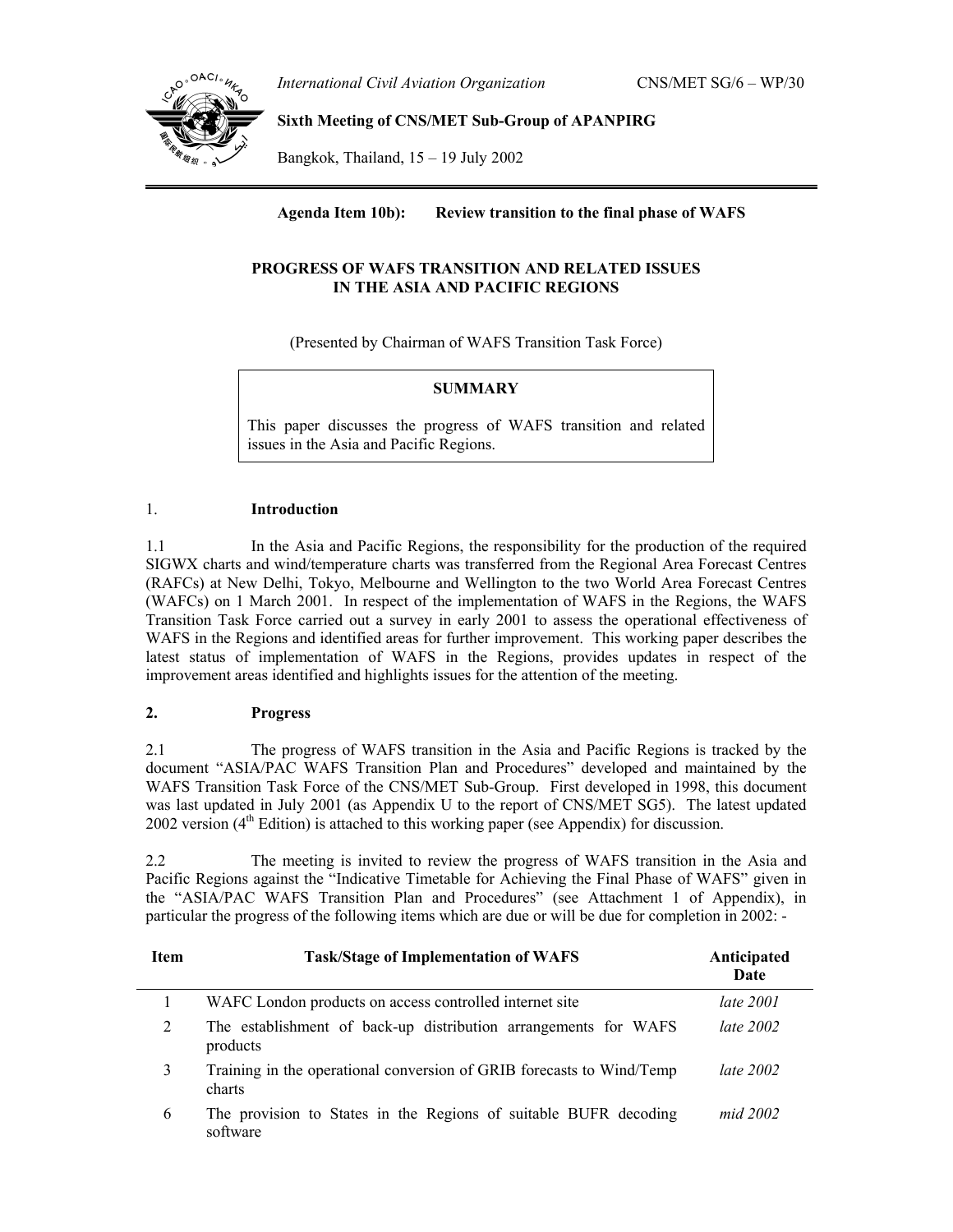# **3. Improvement Areas and Issues**

3.1 **Lead time of SIGWX chart broadcasts** – To ensure that SIGWX charts are available in time to support long haul flights between Asia and Europe, a suggestion about an earlier availability of SIGWX chart broadcasts from WAFC London was discussed by CNS/MET SG5. WAFC London agreed to make available SIGWX charts about 13 hours before validity time with effect from 1 November 2001, 3 hours earlier than its previous schedule. In early 2002, WAFC London advised that the implementation date of this change would be deferred to late 2002. It is understood that WAFC London will provide an update on the status at the meeting.

3.2 **SIGWX chart area and projection** – CNS/MET SG4 invited in 2000 WAFC Washington to issue a new SIGWX chart at the request of Hong Kong, China. The chart would have the same coverage, scale and map projection as the Mercator projection Northern Pacific SIGWX chart previously issued by RAFC Tokyo to support trans-Pacific flights. After discussion by WAFSSG/8 in 2001, WAFC Washington agreed to provide this new chart, now labelled "M", and started production in July 2001. There was also a proposal to extend the WAFS chart area "E" by 5 degrees to the north (viz. from  $40^{\circ}$ N to  $45^{\circ}$ N) to cover the northern part of Japan. This proposal was supported by CNS/MET SG5 and is now being considered by ICAO.

3.3 **WAFS backup arrangements** – From the discussion by WAFSSG/8 in 2001, it was noted that for both WAFCs the inclusion of the other WAFC's satellite broadcasts for back-up purpose was almost complete. The two WAFCs are invited to provide an update on the status at the meeting. As regards the availability of WAFS products via other means, such as the Internet, WAFC London had planned a new SADIS internet-based FTP service, as a back-up to the SADIS broadcast. The service would be provided to States and users authorized to receive SADIS or ISCS broadcasts, without any additional cost to States. WAFC London advised in late mid-2002 that the SADIS FTP backup service would be operational very soon.

3.4 **Medium-level SIGWX charts** – In a survey carried out in the Asia and Pacific Regions in 2000, a need for additional WAFS medium-level SIGWX (SWM) charts was identified. CNS/MET SG4 in 2000 proposed that IATA be requested to urgently confirm the express requirement. This matter was subsequently discussed by the CNS/MET SG5 and then by the WMO CAeM Working Group on the Provision of Meteorological Information Required by Civil Aviation (PROMET) in 2001. It was understood that while IATA had no requirement for additional SWM charts currently, IATA nonetheless supported the need to study the requirements and definition of new SWM products in the long term.

# 3.5 **Migration to GRIB and BUFR**

- 3.5.1 In a survey on GRIB undertaken by the WAFS Transition Task Force in late 2000, it was found that a number of States in the Regions did not yet have the capability to convert GRIB encoded information into wind/temperature charts. CNS/MET SG5 requested the United Kingdom, in coordination with ICAO, WMO and other States as necessary, to arrange for a GRIB training workshop in the Asia and Pacific Regions in 2002. This workshop is currently scheduled for late 2002.
- 3.5.2 Considering that the decoding and processing of BUFR encoded information could be more complicated than the handling of GRIB encoded information, the results of the GRIB survey suggested that software, training and assistance would be required in order to enable States in the Regions to acquire the capability to convert BUFR products into standard SIGWX charts. As such, it is important that the provision to States in the Regions of suitable BUFR decoding software (item 6 under para. 2.2) be completed as soon as possible. It is understood that the two WAFCs will update the meeting on the progress. With suitable BUFR decoding software provided to States, the next step appears to be to develop guidelines on the use of BUFR and GRIB codes for the production of WAFS charts and to provide the necessary training for States.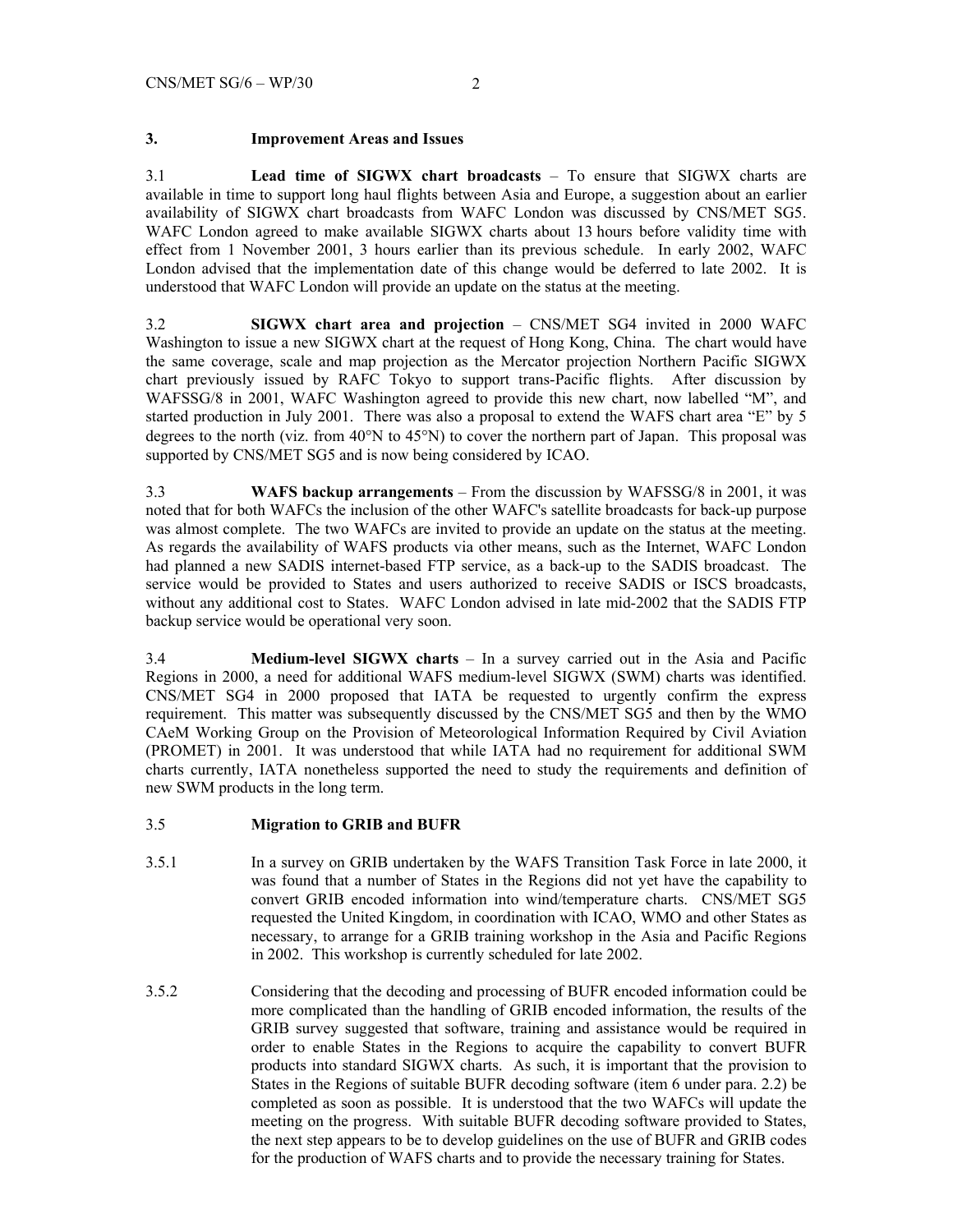3.6 **WAFS products for turbulence and icing forecast** – Development of specialized WAFS products for turbulence and icing forecast will be discussed by the ICAO Meteorological Divisional Meeting in September 2002. The meeting may like to consider whether such products will be required by the Asia and Pacific Regions.

# **4. Action**

- 4.1 The meeting is invited to:
	- (a) review the progress of relevant items in the "Indicative Timetable for Achieving the Final Phase of WAFS" given in the "ASIA/PAC WAFS Transition Plan and Procedures";
	- (b) consider necessary changes in the "ASIA/PAC WAFS Transition Plan and Procedures" for inclusion in the Report of CNS/MET SG6;
	- (c) discuss whether new WAFS products for SWM will be required for the Asia and Pacific Regions;
	- (d) discuss the need for, and hence request the WAFCs to, develop guidelines and provide training on the use of BUFR and GRIB codes for WAFS chart production; and
	- (e) discuss whether specialized WAFS products for turbulence and icing forecast will be required by the Asia and Pacific Regions.

- - - - - - - - -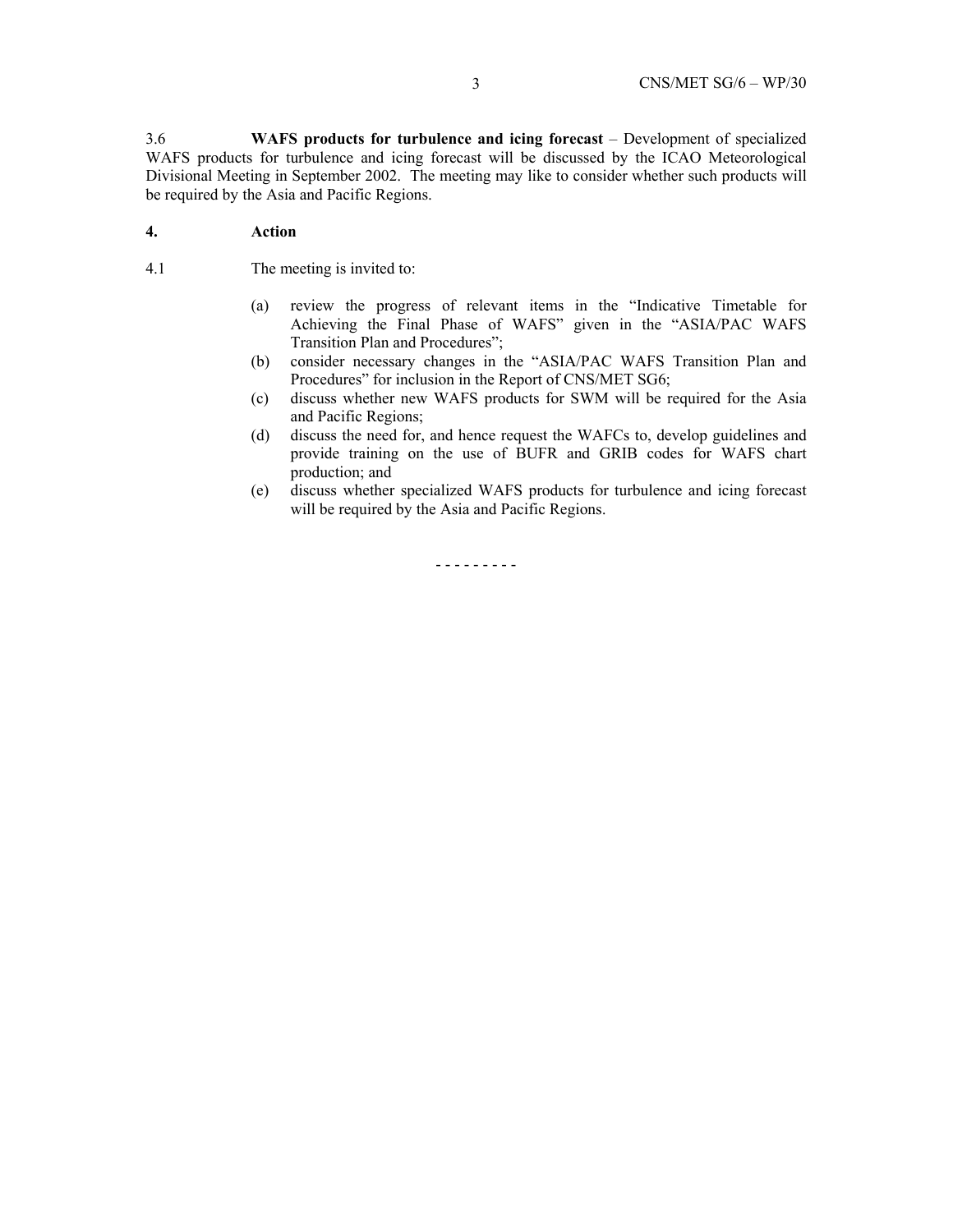CNS/MET SG/6-WP/30 Appendix



# **ASIA/PAC WAFS Transition Plan and Procedures**

4th Edition - July 2001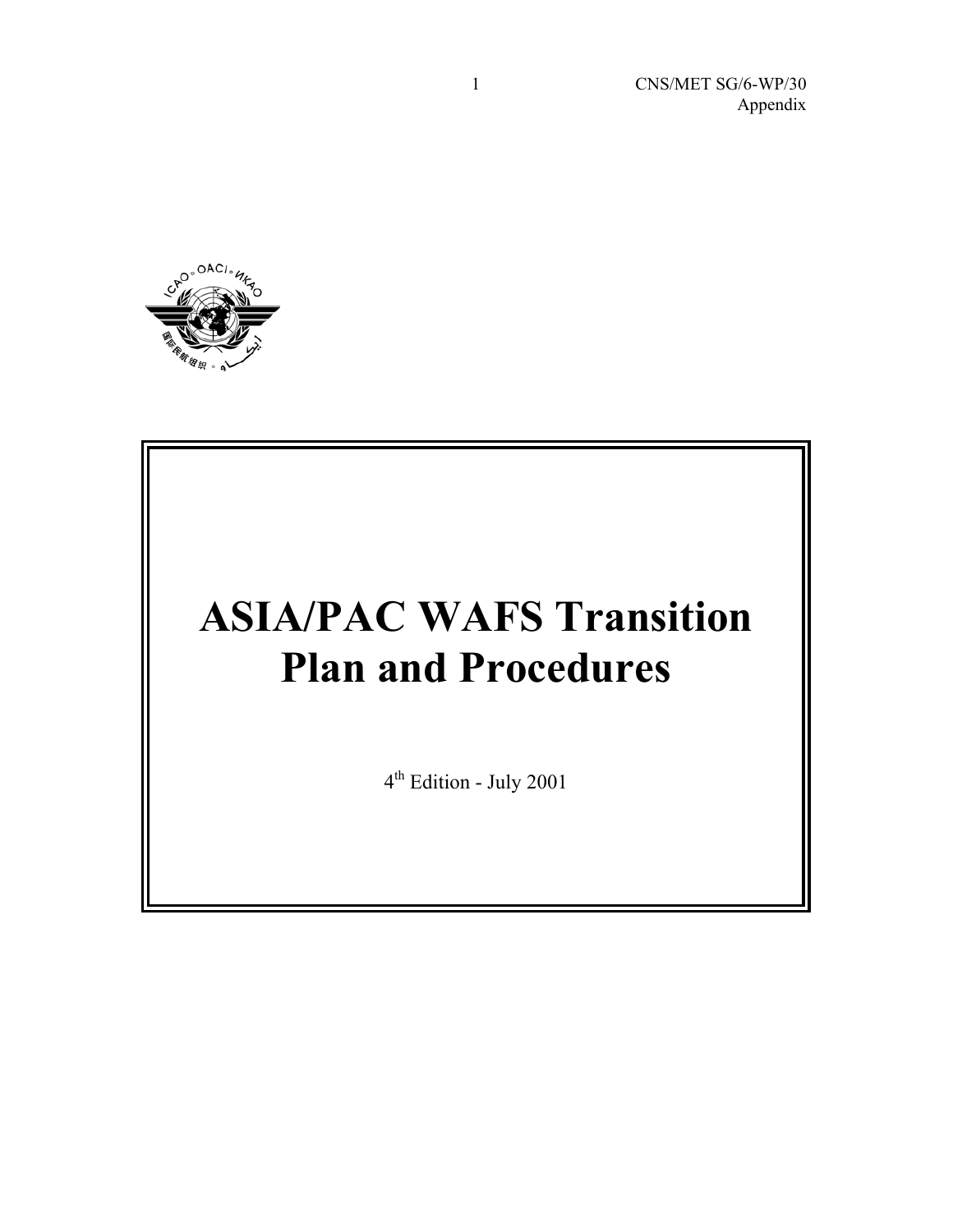# **ASIA/PAC WAFS Transition Plan and Procedures**

# **4th Edition - July 2001**

# **Introduction**

1. The Asia/Pacific WAFS Transition Plan and Procedures has been revised to take account of progress already made and in recognition of the impact of the final phase of WAFS.

# **The Final Phase of WAFS**

2. This plan is based on the understanding that the Final Phase of WAFS, as it will apply to the Asia/Pacific Regions involves:

- a. Production and dissemination by the WAFCs of global forecast winds, temperatures, tropopause height, tropopause temperature and humidity in GRIB format. The wind and temperature forecasts are now operational. **Note**: Humidity and forecast information for FL140 is expected to be introduced in November 2001 in response to user requirements, especially for ETOPS operations.
- b. The transfer of responsibility for the production for SWH from RAFCs to the two WAFCs, and hence the closing down of the RAFCs.
- c. The implementation of a communication system/s for the distribution of WAFS products in the Asia/Pacific Regions, to all the States that require the products in support of international air navigation. The final phase envisages this will be achieved via satellite broadcast (SADIS and ISCS/2). States may need to use an alternative distribution system.
- d. The production and distribution (via satellite broadcast) by the WAFCs, of Global, quality controlled SWH (FL 250 - 630) in BUFR format, and Global SWM in BUFR format (in raw form, i.e. not quality controlled except over limited geographical areas where required by PIRGS).
- e. The capability of States to convert BUFR and GRIB messages to graphical products on an operational basis.

# **SIGWX Charts**

3. The table below shows the status of the SIGWX charts and responsible WAFCs.

| Chart area & responsible WAFC |  |  |
|-------------------------------|--|--|
| London (SWH)<br>G             |  |  |
| K London (SWH)                |  |  |
| London (SWH)<br>D             |  |  |
| Asia South medium & high      |  |  |
| Washington (SWH)<br>J         |  |  |
| London (SWH)<br>E             |  |  |
|                               |  |  |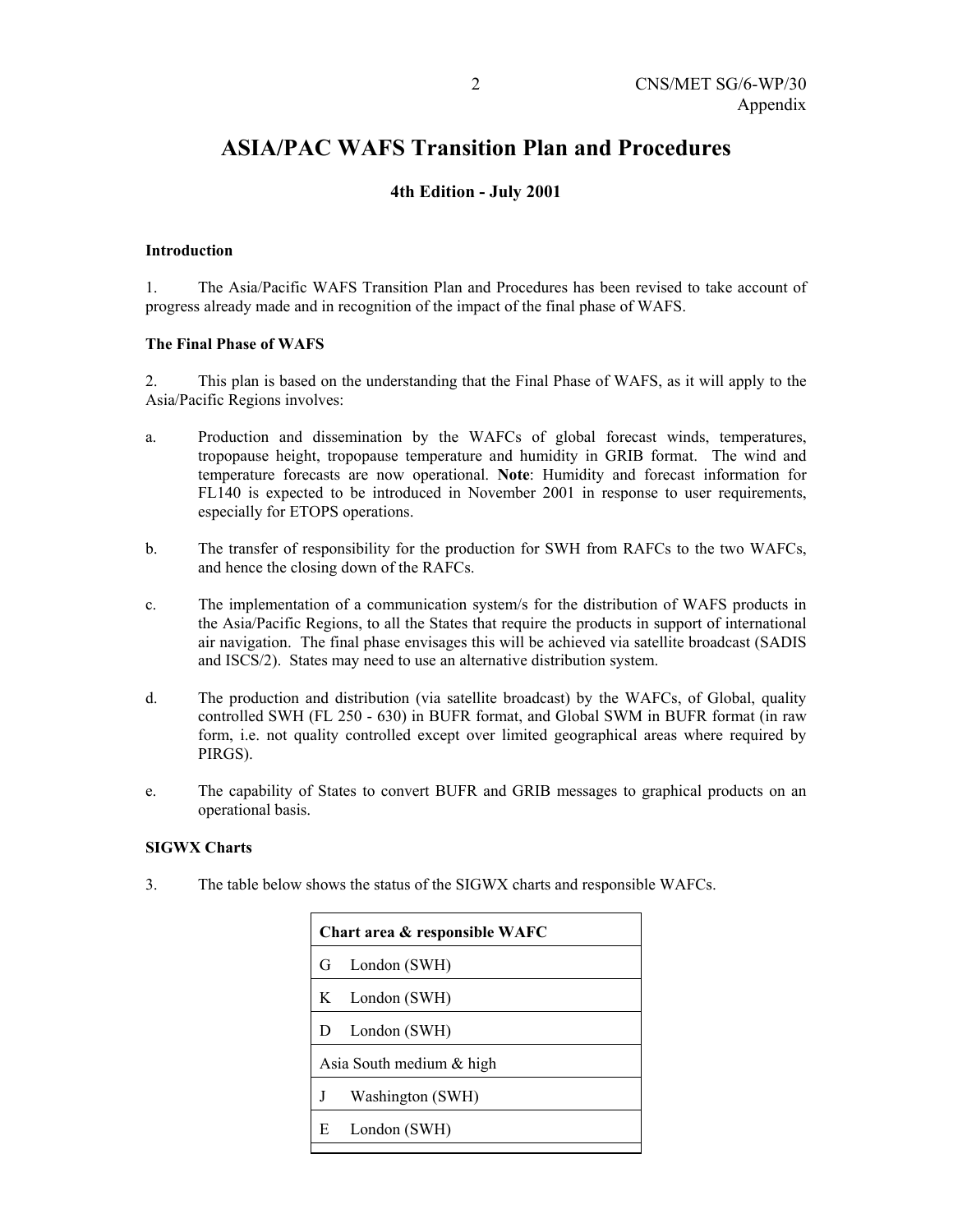| Washington (SWH)   |
|--------------------|
| Washington (SWH)   |
| M Washington (SWH) |

4. There will be an ongoing requirement for NMSs to monitor the quality of WAFC products, at least until the Final Phase of WAFS.

5. Action required to be taken by States to adhere to the provision of Annex 3 to ensure the relevant advisories for tropical cyclones, volcanic ash, the accidental release of radio active material and SIGMETs are made available to the WAFCs in a timely manner.

6. The SIGWX charts produced by WAFC Washington are also available on the US NWS Aviation Weather Center Internet site at: http://www.awc-kc.noaa.gov/awc/hilvl.html, with the exception of Area M. All WAFC London products will be available on an internet site, together with appropriate GRIB and BUFR decoding facilities, by the end of 2001.

7. States are encouraged to send comments to the WAFCs about the quality and accuracy of SIGWX on a frequent and regular basis during the transition period to the Final Phase. Contact details for comments are:

# **WAFC Washington**

| $\mathbf{i}$ | NWS/Aviation Weather Center       |
|--------------|-----------------------------------|
|              | Attention: Mr Ronald Olson        |
|              | 7220 NW 101 <sup>st</sup> Terrace |
|              | Kansas City, Missouri             |
|              | USA 64153-2371                    |
|              |                                   |

- ii. E-mail addressed to: ronald.olson@noaa.gov
- iii. Fax number: 1 816 880 0650

# **WAFC London**

- i. The Met. Office Attention: Mr. Neil Halsey Civil Aviation Branch Sutton House London Road<sup>,</sup> Bracknell Berkshire RG12 2SY, United Kingdom ii. E-mail addressed to: neil.halsey@metoffice.com
- iii. Fax number: +44 (1344) 854 156

# **Distribution of WAFS Products**

8. Most States in the Asia/Pacific Regions are receiving wind, temperature (and humidity in November 2001) forecasts in GRIB, and SIGWX in T4 facsimile format from the two WAFCs by VSAT, either SADIS or ISCS/2. A range of WAFS products are available via the Internet and through bilateral arrangements with neighbouring national meteorological services.

9. In the final phase of WAFS the two WAFCs will distribute by satellite broadcast Global quality controlled, SWH, and Global SWM in raw form (with quality assurance for limited geographical areas). Once suitable decoding software is made available to States in the Asia/Pacific Regions, to provide them with the ability to operationally construct graphical SIGWX from the BUFR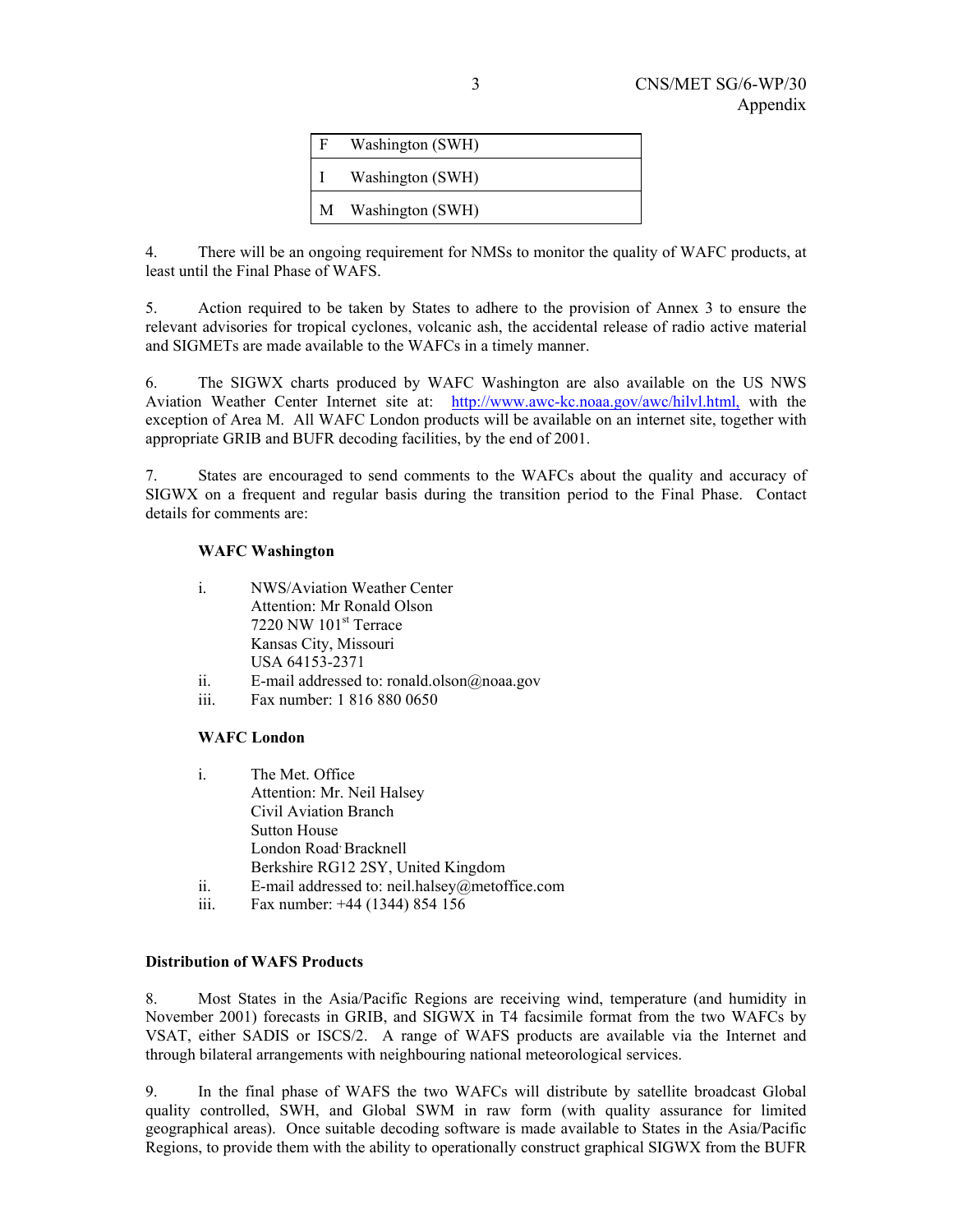messages, and graphical products from the GRIB messages, the T4 facsimile format charts will be eliminated from the satellite broadcasts.

# **The Production of Regional SWM Charts**

10. The WAFCs may, where there is a regional requirement, produce as an interim arrangement (prior to the production of Global SWM in BUFR) SWM charts for limited areas of coverage.

### **The Production of National SWM Charts**

11. The production and exchange of SIGWX in BUFR (i.e. when the final phase of WAFS is achieved) will add to the benefits derived from the WAFS by the States within the Asia/Pacific Regions.

# **Indicative Timetable for Achieving the Final Phase of WAFS**

12. The table given in Attachment 1 provides an indicative timetable for the implementation of the Final Phase of WAFS within the Asia /Pacific Regions.

### **Volcanic Ash Advisory Centres (VAACs)**

13. The VAACs will have an ongoing role of monitoring WAFS SIGWX charts that cover their areas of responsibility, and advising the appropriate WAFC to ensure the accurate inclusion of the volcanic ash symbol.

# **Tropical Cyclone Advisory Centres (TCAC)**

14. The TCACs will have an ongoing role of monitoring WAFS SIGWX charts that cover their areas of responsibility, and advising the appropriate WAFC to ensure the accurate inclusion of the tropical cyclone symbol.